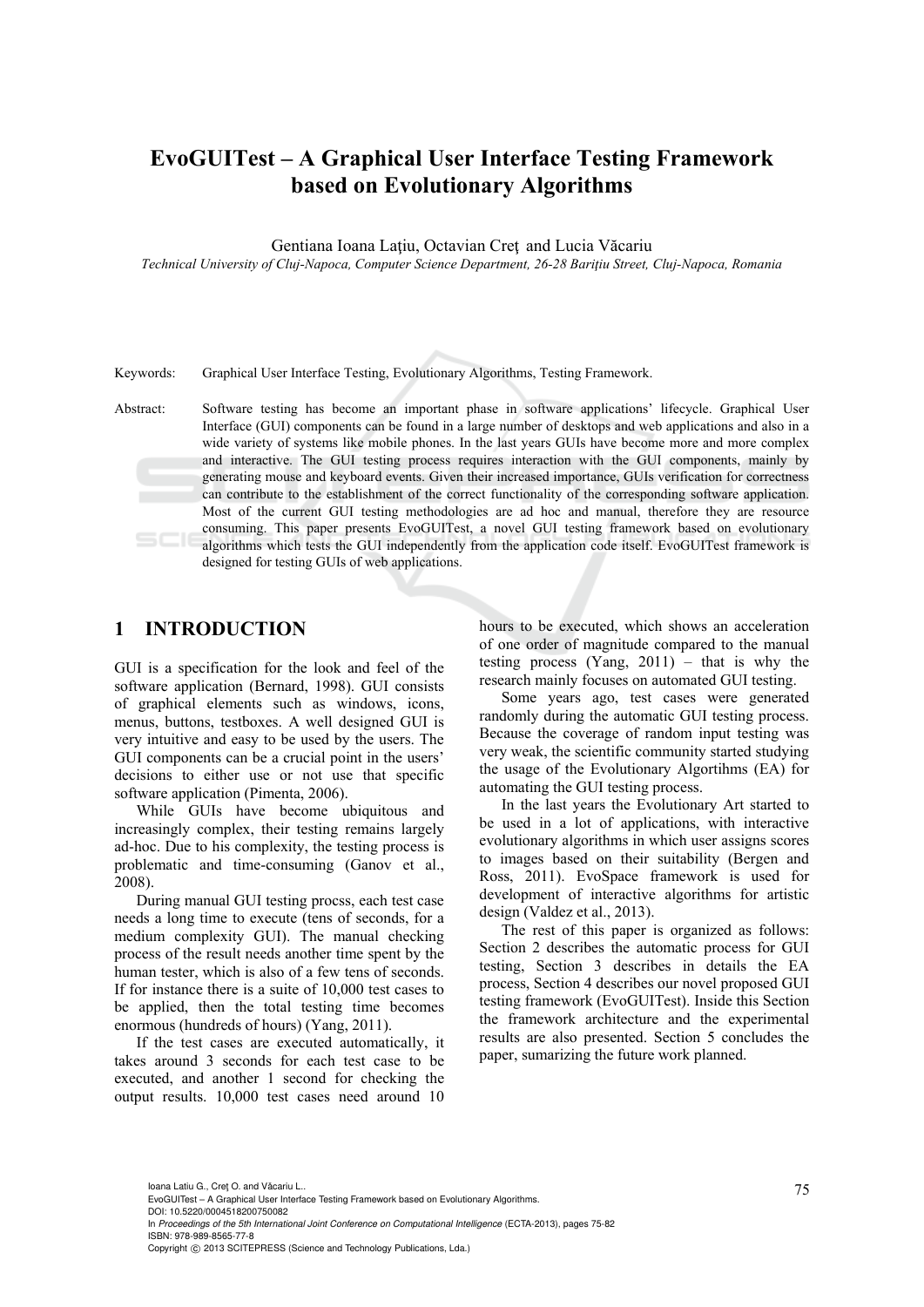## **2 AUTOMATIC GUI TESTING**

The GUI testing is a process which aims at testing the software application's user interface and detecting if the GUI is functionally correct. GUI testing includes checking how the software application handles mouse and keyboard events (Prabhu and Malmurugan, 2011).

The automatic GUI testing process includes automatic manual testing tasks performed by human testers. By the automatic testing process, a software program executes the testing tasks and analyzes if the GUI under test is functionally correct.

Automatic GUI testing can be executed using different techniques.

## **2.1 Capture/Replay Tools**

These tools have two modes of functioning: capture and replay. In capture (record) mode, the tool is able to record testers' actions while they are interacting with the GUI. The set of actions are recorded inside test scripts. These tools provide a scripting language which can be used by engineers for maintaining the test scripts.

In *replay mode*, the recorded test scripts are executed. During execution of each test script, some mouse or keyboard events are executed on the GUI. The test scripts' execution process is automatic and can be repeated several times.

The most important disadvantage of these GUI testing tools is the lack of structure of the test scripts, which makes the maintenance process difficult. These tools don't provide any support to design and evaluate test cases based on coverage criteria.

Three examples for these tools are: Selenium (http://seleniumhq.org), WinRunner (http://mercury. com) and Rational Robot (http://www-01.ibm.com/software/awdtools/ tester/robot/)

#### **2.2 Random Input Testing**

This testing technique is also referred in the literature as stochastic testing or monkeys testing (Nyman, 2006). Random input testing refers to the idea that somebody seats in front of a software application and interacts randomly with it, by sending keyboard and mouse events.

The goal of monkeys testing is to crash the GUI of the software application under test. They generate tests cases randomly without knowing anything about the software application. The biggest problem of this testing technique is that monkeys cannot

recognize software errors. There is a smarter category of monkeys called "smart monkeys" which have some knowledge about the software application under test. These monkeys can find more bugs, but they are more expensive to be developed (Pimenta, 2006).

Even if random input testing tools have a weak coverage, one of the biggest software companies has reported that 10-20% of the bugs in their software applications were found by using random input testing method (Nyman, 2006).

#### **2.3 Unit Testing Frameworks**

Unit testing technique for GUI testing requires programming the test cases. Unit testing frameworks like NUnit (http://nunit.org) can be used for executing GUI test cases.

These tools are helpful in case many bugs can only be discovered through a particular sequence of actions. With these tools the tester has to write code to simulate user interaction with the GUI under test. After executing the test cases the tester should check if the result obtained is the one expected.

In order to be effective, the GUI testing process using unit testing frameworks needs a lot of programming effort. There are some GUI libraries such as Abbot (http://abbot.sourceforge.net) which provide methods to simulate user interaction.

#### **2.4 Model-based Testing**

Model-based testing requires that GUI states and events are described with a certain type of model. Having these models in place, the test cases can be generated automatically, either randomly or according to some particular coverage criteria.

The model-based testing process is presented in Figure 1.



Figure 1: Model based testing.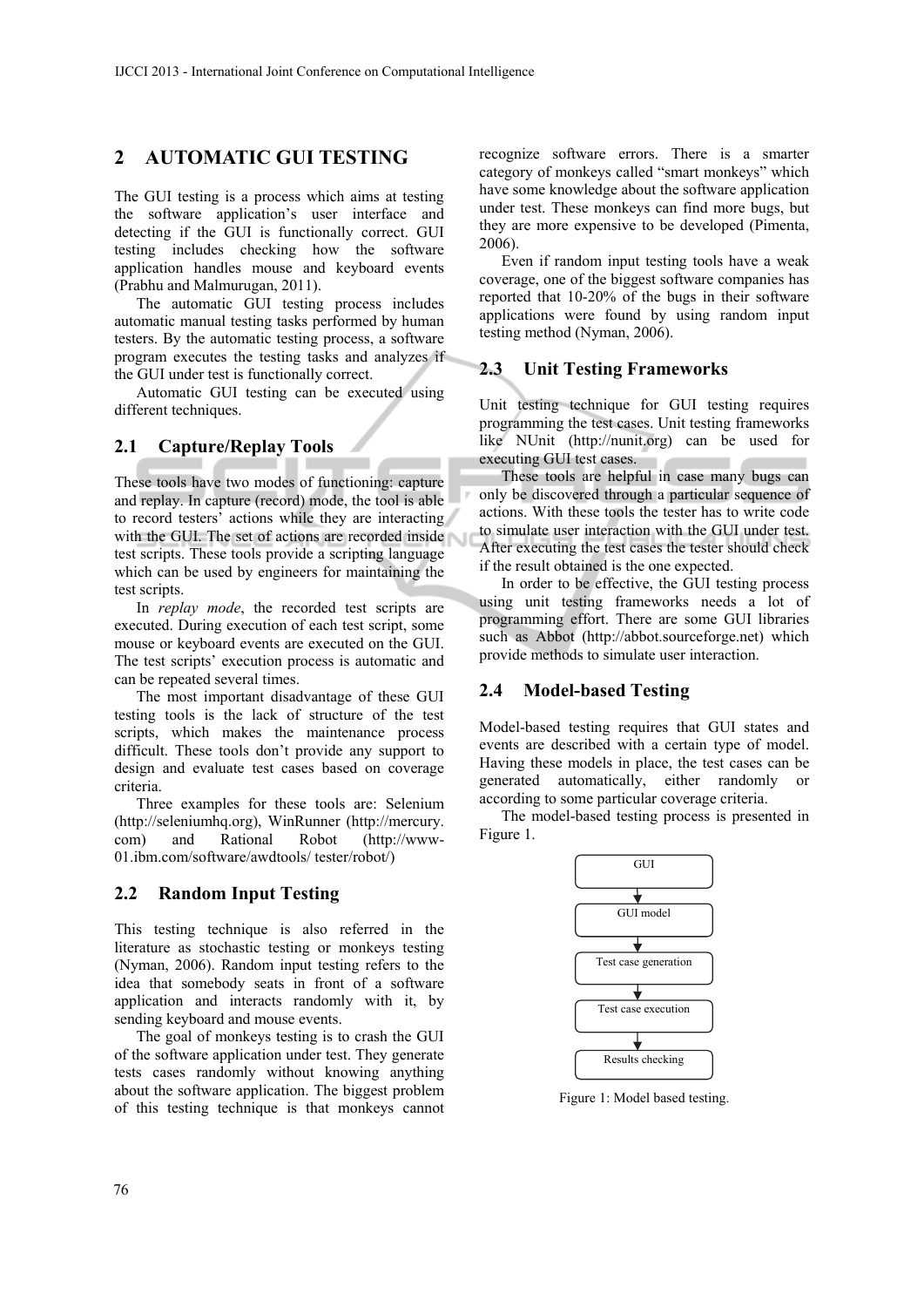The model based testing process starts with the construction of the GUI model. The model is used to generate test cases which are then executed over the GUI. In the last step, the obtained results are compared to the expected results described in the model.

The most important existing testing models used for model based testing are the following ones (Yang, 2011):

- *Event Sequence Graph* (ESG) a directed graph which contains a finite set of nodes and a finite set of edges. Each node represents a GUI event and the sequence of nodes represents the sequence of GUI events. This model was proposed by Belli et al. (Belli, 2001).
- *Event Flow Graph* (EFG) and *Event interaction graph* (EIG) – inside EFG, each node represents a GUI event and all events which can be executed immediately after one event are directly linked with directed edges from this event. A path inside the EFG represents a sequence of GUI events and can be considered a test case. EIG is the later version of EFG. The structure of EIG is composed by all GUI events which represent the GUI nodes and all relations between events which represent the graph edges.

The model-based testing technique is usually used to test the structural representation of a GUI (Qureshi and Nadeem, 2013).

EvoGUITest framework uses in the beginning of testing process a random input testing method for generating the first set of test cases. Then the test cases evolve using the EA process. The aim of EvoGUITest framework is to find out the longest sequence of events which tests as much as possible GUI controls.

## **3 EVOLUTIONARY ALGORITHMS**

EAs are software programs that attempt to solve complex problems by mimicking the processes of Darwinian evolution (Jones, 1990). They operate on a population of possible solutions by applying the principle of survival of the fittest to produce better approximations to a solution (Pohlheim, 2006).

During the EA process a big number of artificial individuals search the solution over the space of the problem.

The artificial individuals are usually represented by vectors of binary values. Each individual encodes a possible solution for the problem which needs to be solved.

The most widely known EA is the Genetic Algorithm (GA). In the following, the GA and the Simulated Annealing (SA) algorithms will be presented. These two algorithms were used for generating test cases inside the EvoGUITest application.

#### **3.1 Genetic Algorithms**

GA originated from the work of John Holland. They are the most obvious mapping of natural evolutionary process into a software application (Streichert, 2007).

The GA process begins with *a set of candidate solutions* which is called *population*. A population is composed of individuals who are constituted from one or more genes. A population's individuals are used to form a new population by using *crossover* and *mutation* operators. During the GA process there is an expectation that the newly generated individuals are better than their parents.

GAs are well known and widely used in scientific and technical research because of their parallel nature, of their design space exploration and also due to their ability to solve non-linear problems (Rauf, 2010).

A GA has four important phases:

- *Evaluation* during this phase each individual is evaluated by the evaluation method. The *fitness function* is used for evaluation. It calculates how good the individual is to satisfy the test criteria.
- *Selection* during this phase individuals are chosen randomly from the current population for creating new individuals in the next generation. The main idea of the selection methods is that fittest individual has the biggest probability of survival; therefore he has a greater probability to be picked for reproduction.
- *Crossover* during this phase, recombination reproduces the chosen individuals and pair wise information will be exchanged and will result in a new population (Rauf, 2010). The crossover process joins two selected individuals at a crossover point, thus producing two new offsprings. During crossover, the first parent's right half genes are exchanged with the subsequent right half of the second parent. After crossover is performed, each parent pair will result in two offsprings. Crossover is the operator which is responsible for improving the individuals.
- *Mutation* during this phase a randomly chosen bit is changed from '0' to '1' or from '1' to '0'. Each bit inside an individual has the same probability to mutate. Mutation is the operator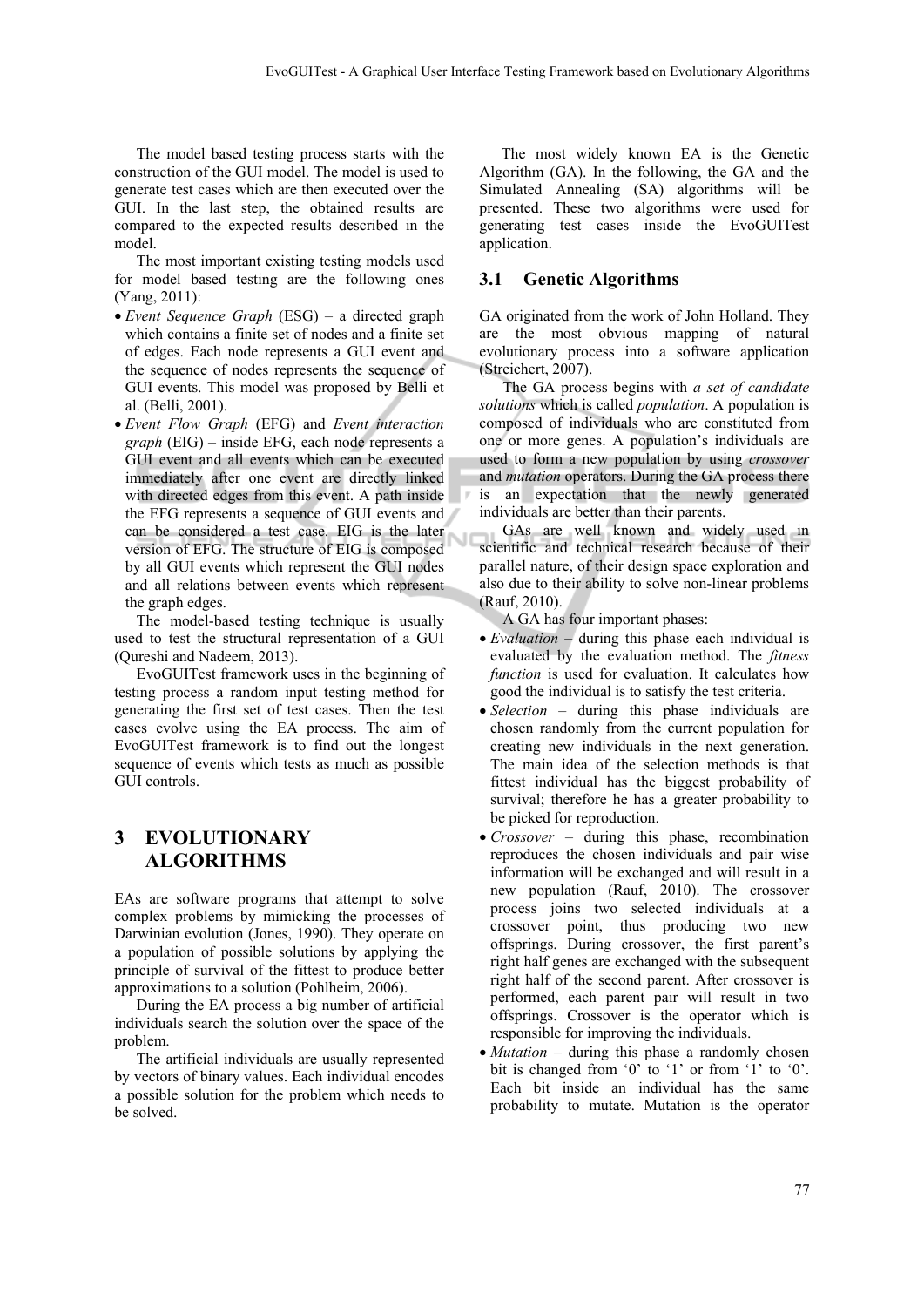which is responsible for introducing variety inside the population.

#### **3.2 Simulated Annealing**

SA is a probabilistic method for finding the global minimum of a cost function that may possess several local minima (Bertsimas and Tsitsiklis, 1993). This algorithm emulates the physical process whereby a solid is slowly cooled until its structure becomes frozen. This happens at a minimum energy configuration.

The SA algorithm has four basic elements (Rutenbar, 1989):

- *Configurations* these represent the possible problem solutions over which the process will search for the problem solution.
- Move Set this set represents the computations performed to move from one configuration to another, as annealing proceeds.
- *Cost Function* measures how "good" a particular configuration is?
- *Cooling Schedule*  anneal the problem from a randomly generated possible solution to a good solution. Usually the schedule needs a starting hot temperature and different rules for establishing when the current temperature should be decreased, by which amount temperature should be lowered and when the process should take end.

The most important feature of the SA algorithm is that it is a probabilistic method where during the search process the moves that increase the cost function are accepted in addition to moves which decrease the cost function (Nascimento et al., 1999). This feature is the central point of the algorithm which enables the search process to locate the global minimum among all the other local minima.

The most important challenge in improving the performance of the SA algorithm is to decrease the temperature and in the same time to ensure that the process does not stop in a local minimum.

The goal of the SA algorithm is to find the quickest annealing schedule that achieves a value for finding the global minimum equal to unity (Nascimento et al., 1999).

The SA algorithm is suitable for solving large scale optimization problems inside which the global minimum is located among many local minima values.

## **4 EvoGUITest**

EvoGUITest is a GUI automated testing framework

based on evolutionary algorithms. It automatically generates test cases which are used afterwards for testing the GUI. The test cases suite is generated automatically by an EA-based process. EvoGUITest's objective is to find the sequence of events which produces the biggest number of changes inside the GUI in a minimum amount of time.

#### **4.1 The EvoGUITest Framework Architecture**

The EvoGUITest application is a GUI testing framework which uses EAs for generating GUI test cases. It is developed in JavaScript and it runs on client side. Being developed in JavaScript it is very easy to be extended without any need of extra tools to write JavaScript. EvoGUITest is able to generate test cases for Web applications which have a GUI component already developed.

The testing process with this GUI testing framework consists of the following main steps:

- *Analysis* the GUI state together with each GUI controls' states are analyzed. The result of this step is the list of HTML properties and events which correspond with each control located inside GUI.
- *Test cases generation* generate test cases by using the specific EAs methods.
- *Test cases execution* executes test cases.
- *Results verification* verifies the results after the execution of the test cases.

Figure 2 presents the main components of the EvoGUITest framework.



Figure 2: The EvoGUITest architecture.

The most important part of the framework is the module which generates test cases using EAs. Each test case is represented by an individual. The first population of individuals is randomly generated (Figure 3).

Each individual consists of an array of genes, each corresponding to a GUI control. In Figure 3 the array of genes for each individual corresponds to an array of ids which correspond to each GUI control. Each GUI control which appears inside an individual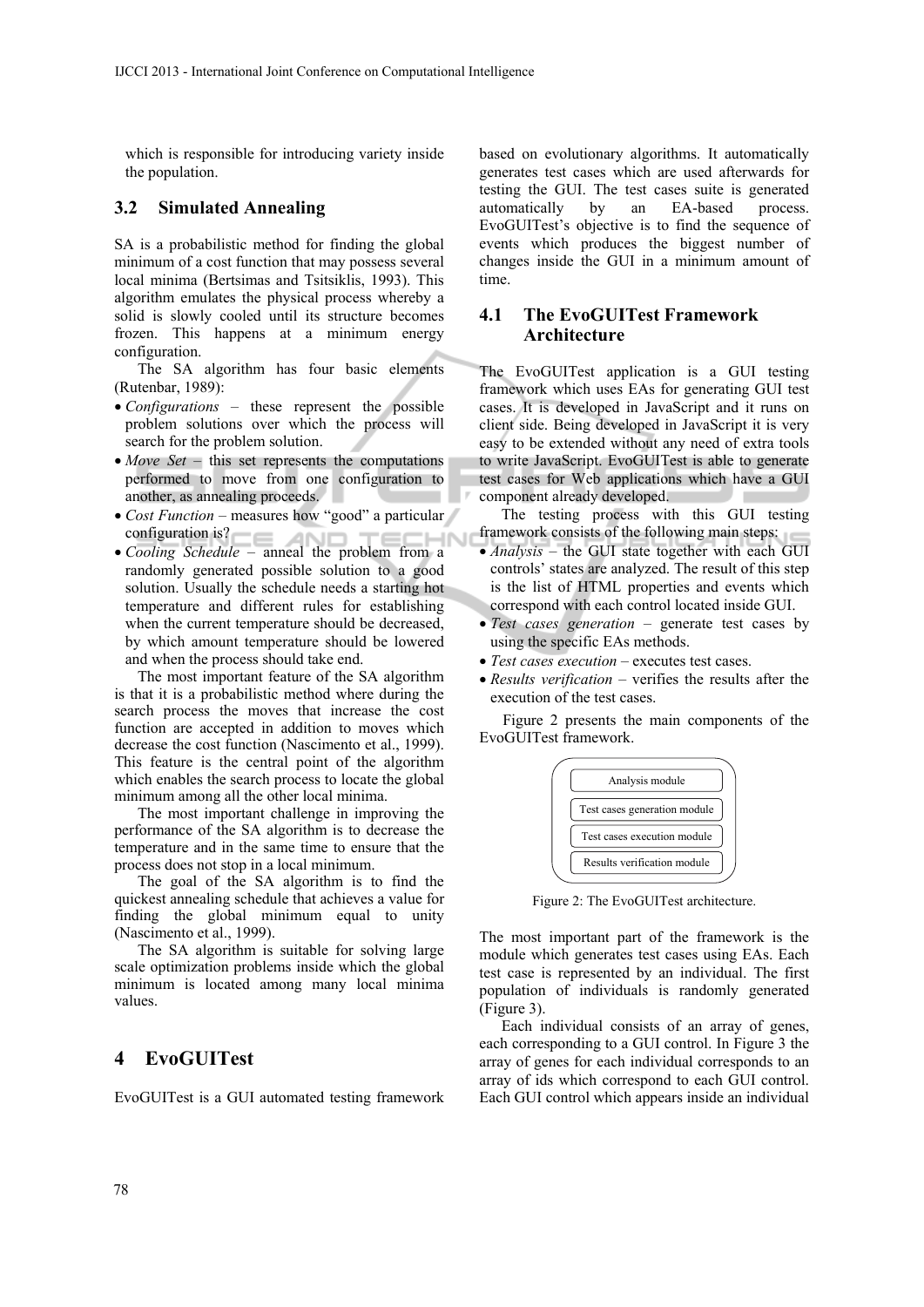| id             | genes                                          |
|----------------|------------------------------------------------|
|                | btn1,div11,btn2,div11,btn7,tf13                |
| $\overline{2}$ | div1,btn10,btn2,i1,div3,btn10,btn7,tf31,p1     |
| 3              | i2.header.p1.div8.tf13.btn5                    |
| 4              | div1,div11,btn5,tf21,div11,div10,div11,p3      |
| 5              | tf21,tf31,btn6,span2,div7,tf13                 |
| 6              | tf36,tf31,span4,tf34,div2,span1,btn4,tf1,span3 |
|                | span4.div9.div11.div9.tf31                     |
| 8              | div9.div3.tf38.div8.i1.tf18.i1.tf18            |
| 9              | div8.btn8.div10.tf21.btn4.btn4.tf34.btn1       |
| 10             | div6,div5,div7,tf13,btn9,tf19,i1,btn3,p2       |

Figure 3: Randomly generated individuals for testing GUI of Calculator application.

is linked with a user action on the GUI. After the first population of individuals is generated, the individuals are evolved by means of the EA process. After each generation, the new individuals are displayed together with their objective, age and fitness function. Figure 4 shows the individuals from the first generation. The population of individuals is generated for testing the GUI of a complex application.

| id             | genes                                                   | obj      | age | fitness |
|----------------|---------------------------------------------------------|----------|-----|---------|
|                | btn4,div2,div4,tf38,btn2,btn10,btn2,tf31,tf19,div3      | 0.011364 |     | 0.0506  |
|                | div6,tf18,btn10,btn9,span2,tf19,span2,btn7              | 0.012346 |     | 0.0494  |
| з              | btn6.tf34.tf31.btn1.btn8.btn7.span3                     | 0.014706 |     | 0.0481  |
|                | tf36,tf21,btn1,btn7,div10,btn6                          | 0.014706 |     | 0.0469  |
| $\overline{5}$ | div4,span3,btn6,div3,tf13                               | 0.015385 |     | 0.0456  |
| 6              | btn4,tf38,btn7,tf38,span3,i2,btn9,div11,tf18            | 0.015873 |     | 0.0444  |
|                | div1,divhdn,div6,btn10,tf31,div11,i2,span1,i2           | 0.016667 |     | 0.0431  |
| 8              | div7.div1.btn8.tf36.btn6.tf31                           | 0.016667 |     | 0.0419  |
| 9              | btn3.div9.btn4.span2.tf34.btn7.i1.span1.divhdn          | 0.016667 |     | 0.0406  |
| 10             | div9,tf38.btn2.btn10,tf36                               | 0.018868 |     | 0.0394  |
| 11             | tf1,span3.btn7,tf18,tf21,btn10,header.span1             | 0.019608 |     | 0.0381  |
|                | 12 tfl,btn3,tf21,span5,btn9,div4                        | 0.02     |     | 0.0369  |
| 13             | div10,btn9,btn3,tf21,p1,tf34,btn7,btn3,btn9             | 0.020833 |     | 0.0356  |
|                | 14 btn10,p3,div3,div10,div6,div3                        | 0.020833 |     | 0.0344  |
| 15             | div8,btn3,span1,span3,p2,btn4,p3,tf19                   | 0.022222 |     | 0.0331  |
|                | 16 span5, btn9, p1, div5, btn3                          | 0.022222 |     | 0.0319  |
| 17             | div4,btn9,div2,div7,btn2,span1,div3,div9,div1           | 0.025    |     | 0.0306  |
|                | 18 btn7,span4,tf36,div1,span2,btn2,btn4,div3,span3,tf34 | 0.026316 |     | 0.0294  |
|                | 19, btn1,tf13, div7, div5, div11, btn9, span4           | 0.028571 |     | 0.0281  |
|                | 20 tf31,div8,p1,tf31,tf18,btn4,p3,div4                  | 0 028571 |     | 0.0269  |

Figure 4: First generation of individuals for testing complex GUI component.

The individuals are classified so that the first one is the best individual from the current generation. As it can be easily observed, the first individual is the one which contains more button controls; therefore it is the one which produces the biggest number of changes inside the GUI. Each individual has the age equal with 1, because they are individuals from the first generation. The age represents the current generation number. The objective column contains

the objective value for each individual, and the fitness column contains the fitness value assigned to each individual. The objective attribute represents the performance of the individuals, while the fitness value represents rang of individuals inside the hierarchy.

For example, if we have the following objective values:

Individual 1: 2

Individual 2: 1000

Individual 3: 65536

if the roulette wheel selection will be applied on the above population of individuals the last individual won't have any chance to be selected for reproduction. If we assign a fitness function for each individual, who have the following values:

Individual 1: 2 Fitness: 0.5

Individual 2: 1000 Fitness: 0.3

Individual 3: 65536 Fitness: 0.2

than the last individual has a small chance to be selected for crossover.

The objective function which evaluates each individual is presented in formula (1.1):

| <i>Objective</i> = $(1 / no \text{ of changes}) +$ |       |
|----------------------------------------------------|-------|
| $1/(100 \times no$ of similar states) +            | (1.1) |
| $1/(100 \times no$ of useless states)              |       |

Each individual should produce the greatest number of changes and the smallest number of similar states and useless actions. A useless action is an action which doesn't produce any change inside the GUI. A similar state is a state which has already appeared earlier inside the set of states produced by the same individual.

The EvoGUITest framework contains a separate section where the user can set values for the most important parameters used by the GA and SA algorithms. For each one of these two algorithms, the user can select the values for the parameters presented in Table 1. The variables that affect the outcome of the SA algorithm are: the initial temperature, the rate at which the temperature decreases (alpha) and the stopping condition of the algorithm (epsilon).

The number of individuals indicates how many individuals are there in each population and the number of generations represents the generations for which the GA algorithm will be performed. The number of genes represents the minimum and the maximum length of each individual from the first population. The number of selected pairs for crossover represents how many individuals will be selected for reproduction. The mutation probability represents the percentage value of applying the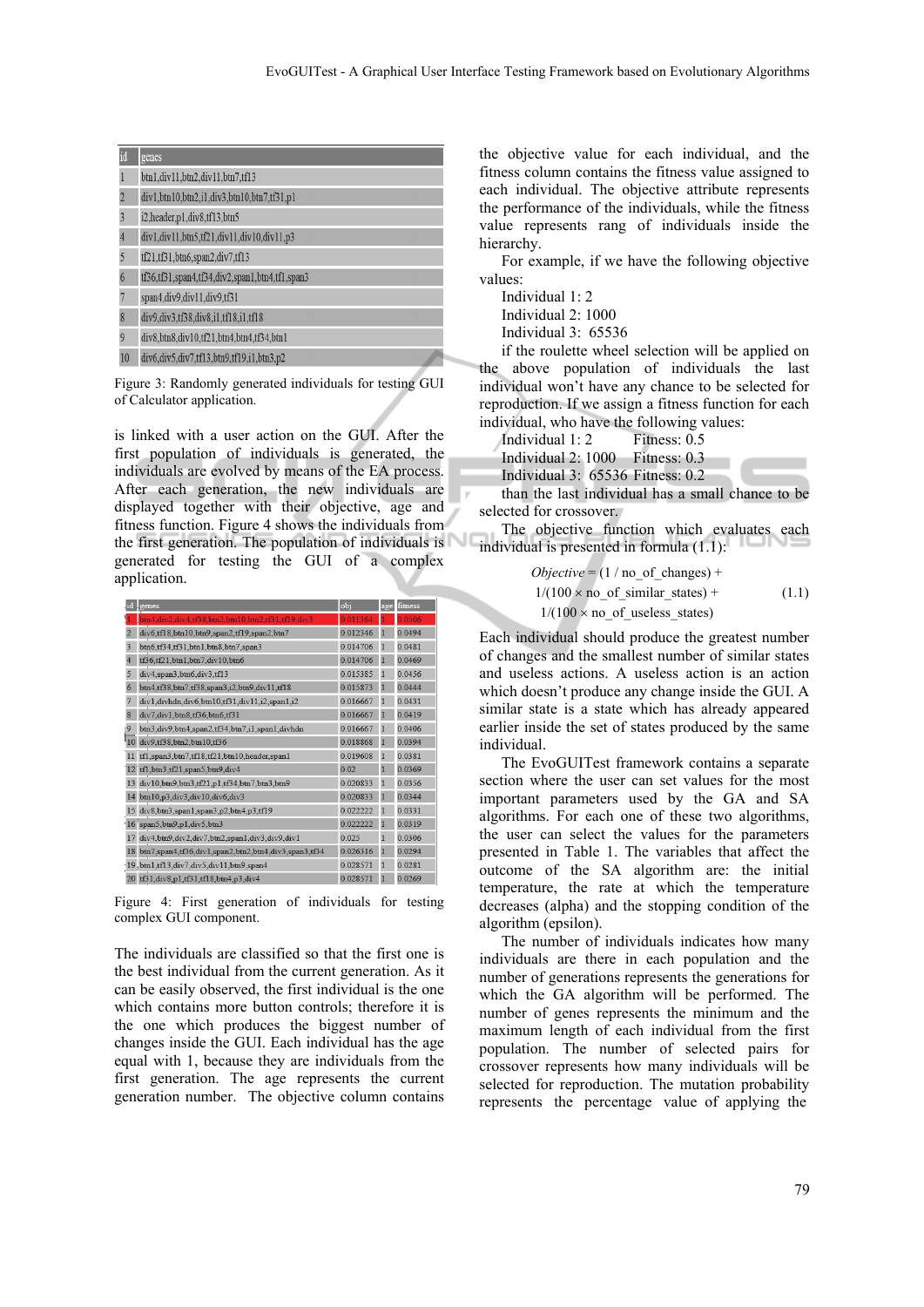| <b>GA</b>            | <b>Values</b> | <b>SA</b>   | <b>Values</b> |
|----------------------|---------------|-------------|---------------|
| Number of            | 40            | Initial     | 100           |
| individuals          |               | temperature |               |
| Number of genes      | Min: 10       | Epsilon     | 0.001         |
| (min, max)           | Max: 25       |             |               |
| Number of selected   | 20            | Alpha       | 0.999         |
| pairs for crossover  |               |             |               |
| Mutation probability | 0.2           |             |               |
| Mutation addition    | 0.5           |             |               |
| probability          |               |             |               |
| Mutation removal     | 0.5           |             |               |
| probability          |               |             |               |
| Number of            | 50            |             |               |
| generations          |               |             |               |

Table 1: Parameters list for GA and SA algorithms.

mutation operator. Mutation can be applied in two ways: either by removing a gene from an individual or by adding a new gene.

Figure 5 displays the section which consists of the GA parameters list for the EvoGUITest application.



Figure 5: GA parameters settings area.

#### **4.2 Experimental Results**

All the experiments were performed on a computer having the following configuration: Intel I3 processor, 2.2 GHz, Windows 7 Operating System. Three GUIs were tested: the first one is a simple GUI which consists of two buttons and two textboxes, the second one is the GUI of the classic Calculator application from Windows and the last one is a complex GUI which consists of more than twenty user controls.

For test cases generation we used both the GA and the SA algorithms. The selection method used for GA algorithm was the roulette wheel method. For each specific parameter, for each algorithm, the values presented in Table 1 were used in order to

generate the test cases. These values were chosen to be used for running EAs based on our empirical studies done before. All the EAs' specific parameters' values were setup after we have tried hundred of runs with different values for these parameters. The values for which we have obtained the best results were chosen.





Figure 8: Test case generation for the complex GUI.



Figure 9: Number of defects discovered by different testing frameworks.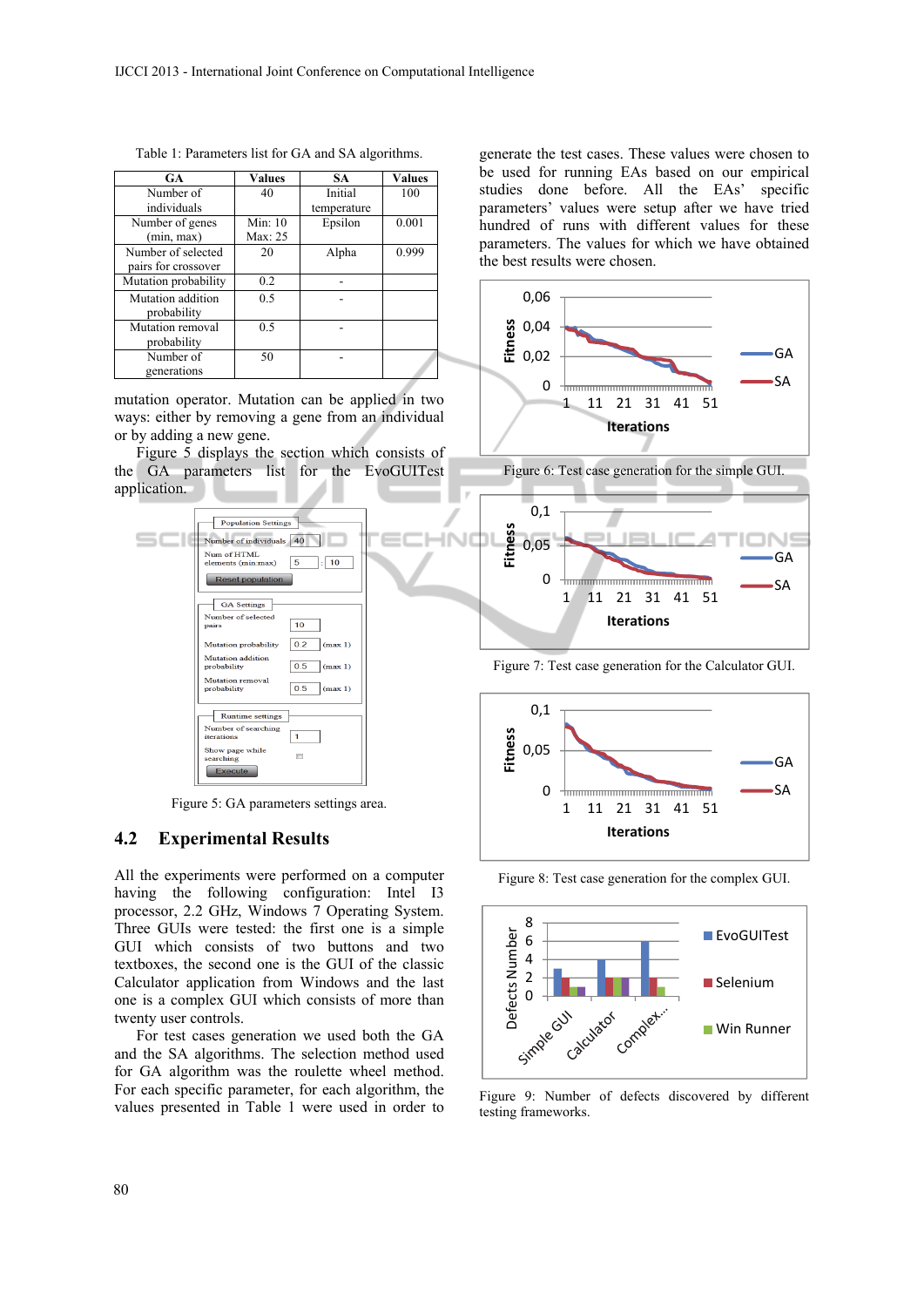Figures 6, 7 and 8 present the test results obtained for each of the three GUIs using the GA and the SA algorithms for evolving the test cases suite. In Figure 9 there is presented a comparison between four test suites which are composed of ten test cases. The test suites were generated with EvoGUITest, Selenium, WinRunner and Rational Robot. They were used in regression testing phase for detecting errors inside Web application.

The performance of the best for both GA and SA is presented in Table 2.

Table 2: Best individuals' performance for the GA and SA algorithms.

| GUI                                              | GA<br>Perfor-<br>mance | No. of<br>GUI<br><b>Changes</b> | <b>SA</b><br>Perfor-<br>mance | No. of<br>GUI<br>changes |
|--------------------------------------------------|------------------------|---------------------------------|-------------------------------|--------------------------|
| Best individual for<br>simple GUI testing        | 0.001                  | 14                              | 0.0029                        | 11                       |
| Best individual for<br>calculator GUI<br>testing | 0.0012                 | 19                              | 0.0019                        | 15                       |
| Best individual for<br>complex GUI testing       | 0.0015                 | 27                              | 0.0034                        | 23                       |

From Figures 6, 7, 8 and Table 2 one can notice that the GA is able to find better test data in comparison with the SA algorithm. GA manages to find out the sequence of events which produces more changes inside GUI in comparison with SA. The individual which produces the biggest number of changes inside the GUI is the one which has the smallest value for fitness function, because the testing problem is transformed into a minimization problem. It shows that individuals have evolved from the first generation to the last one. The best individual from the last generation produces the biggest number of changes inside the GUI; therefore, it has the smallest value of the fitness function.

The mean value of convergence time (in seconds) obtained from ten runs of each algorithm is presented in Table 3.

Table 3: Convergence time(s) for the GA and SA algorithms.

| <b>GUI</b> type        | GA<br>Convergence (s) | SА<br>Convergence (s) |
|------------------------|-----------------------|-----------------------|
| Simple GUI testing     | 30                    | 46                    |
| Calculator GUI testing | 40                    |                       |
| Complex GUI testing    | 60                    |                       |

The convergence time for GA algorithm is smaller than the convergence time obtained for SA algorithm.

From Figure 9 can be noticed that the test suite generated using EvoGUITest is able to find more

defects in comparison with the other test suites even if they have the same amount of test. This illustrates the fact that the test suite generated with EvoGUITest is better than the others test suites.

## **5 CONCLUSIONS AND FUTURE WORK**

This paper presents EvoGUITest, an original framework for automatically testing graphical user interfaces of Web applications based on EAs techniques. The main features of the EvoGUITest framework are the following:

- It tests the GUI separately from the application source code itself.
- It automatically generates and executes the test suite.
- It is able to find the sequence of events which produces the biggest number of changes inside the GUI, so it verifies a biggest number of controls inside the GUI.

The EvoGUITest framework is original because it runs on client side, being developed in Javascript and it tests the GUI of the application separately from the software application itself. It is the first GUI testing application developed only using JavaScript. The advantage of using JavaScript is that it is platform-independent and it can test GUI components developed in any programming language. The extension of the framework is very easy because there is no need of any extra tools to write JavaScript code. This can be done using any plain text or HTML editor.

EvoGUITest has the objective to find out the most important sequence of events which produces the biggest number of changes inside the GUI. By producing the biggest number of changes, the sequence is able to verify as many components as possible inside the GUI.

EvoGUITest is able to find out the most important sequence of GUI events in about 50 iterations.

Future work will involve using EvoGUITest framework for testing larger projects. We will also focus on using EvoGUITest for regression testing. The test cases suite will be used to check if the GUI still functions correct after each development change is performed. The framework will be extended with other evolutionary algorithms: Particle Swarm Optimization (PSO) and Ant Colony Optimization (ACO) algorithms.

A complete automated testing framework based